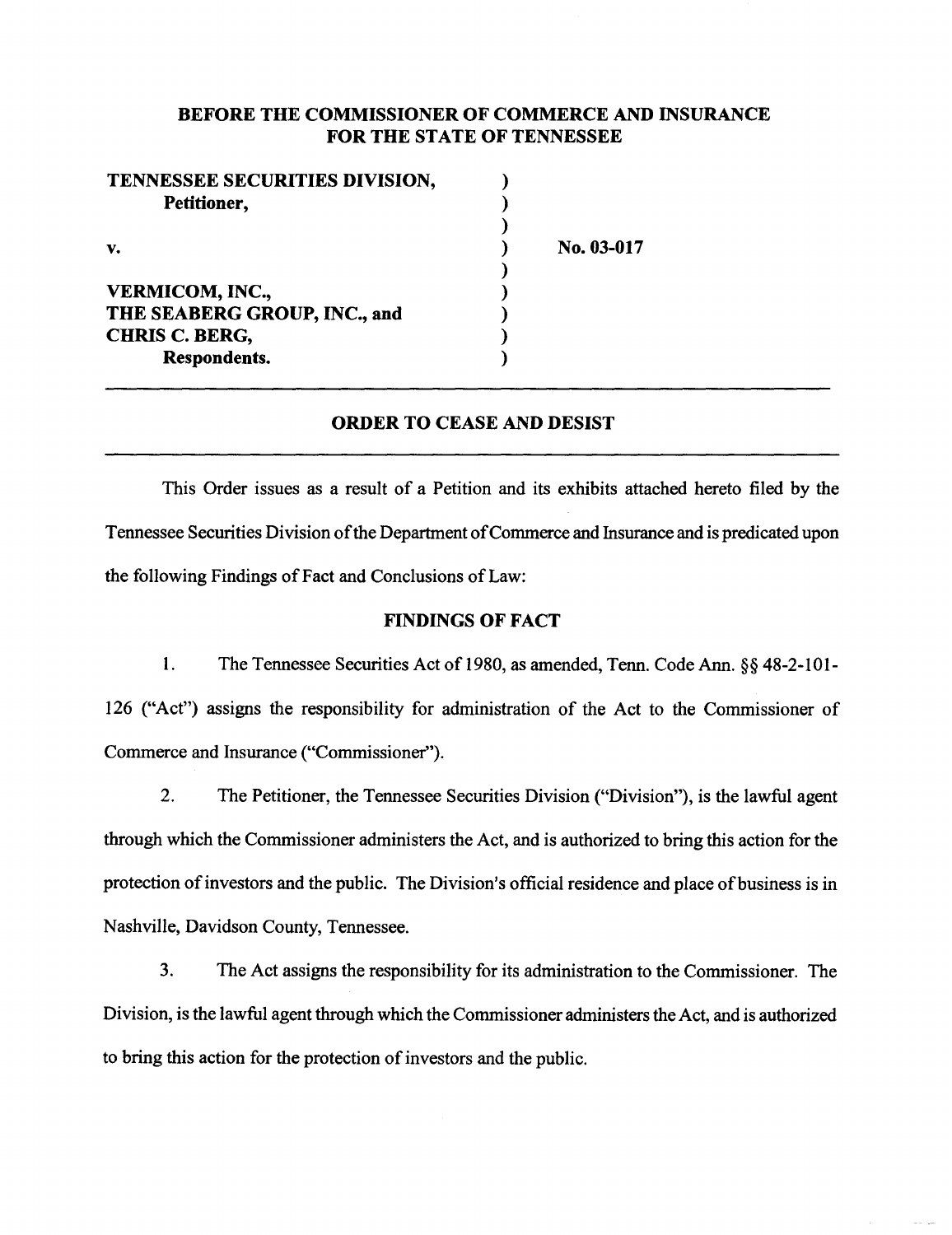4. The Division's official residence and place of business is in Nashville, Davidson County, Tennessee.

5. Vermicom, Inc. ("Vf') is a business entity whose principal place of business is located at 510 Bering Drive, Suite 300, Houston, Texas 77057. VI purports to be a wholly owned subsidiary of The Seaberg Group, Inc., a Texas corporation. VI is a Nevada Corporation and lists its offices as being located at 2764 Lake Sahara Drive, Suite 111, Las Vegas, Nevada 89117. VI has never been registered with the Division as a broker-dealer, investment adviser, or agent thereof.

6. The Seaberg Group, Inc. ("SGI") is a Texas corporation whose principal place of business at 1450 W. Horizon Ridge Pkwy., # 112, Henderson, Nevada 89012 and maintains an office located at 510 Bering Drive, Suite 300, Houston, Texas 77057. Chris C. Berg is listed as SGI's agent for service of process.

7. Chris C. Berg ("Berg") is an individual whose business address is located at 510 Bering Drive, Suite 300, Houston, Texas 77057. Berg is the president/CEO ofVI and SGI. Berg has never been licensed with the Division under the Act as a broker-dealer, investment adviser or agent thereof.

8. VI, SGI and/or Berg have operated a website at www.vermicom.com that has recently offered investment opportunities to Tennessee residents ranging from five thousand dollars (\$5,000.00) to thirty thousand dollars (\$30,000.00).

9. VI stated on its website that it provides investors and potential investors with a certain amount of worms measurable by the pound along with equipment to engage in the raising of worms.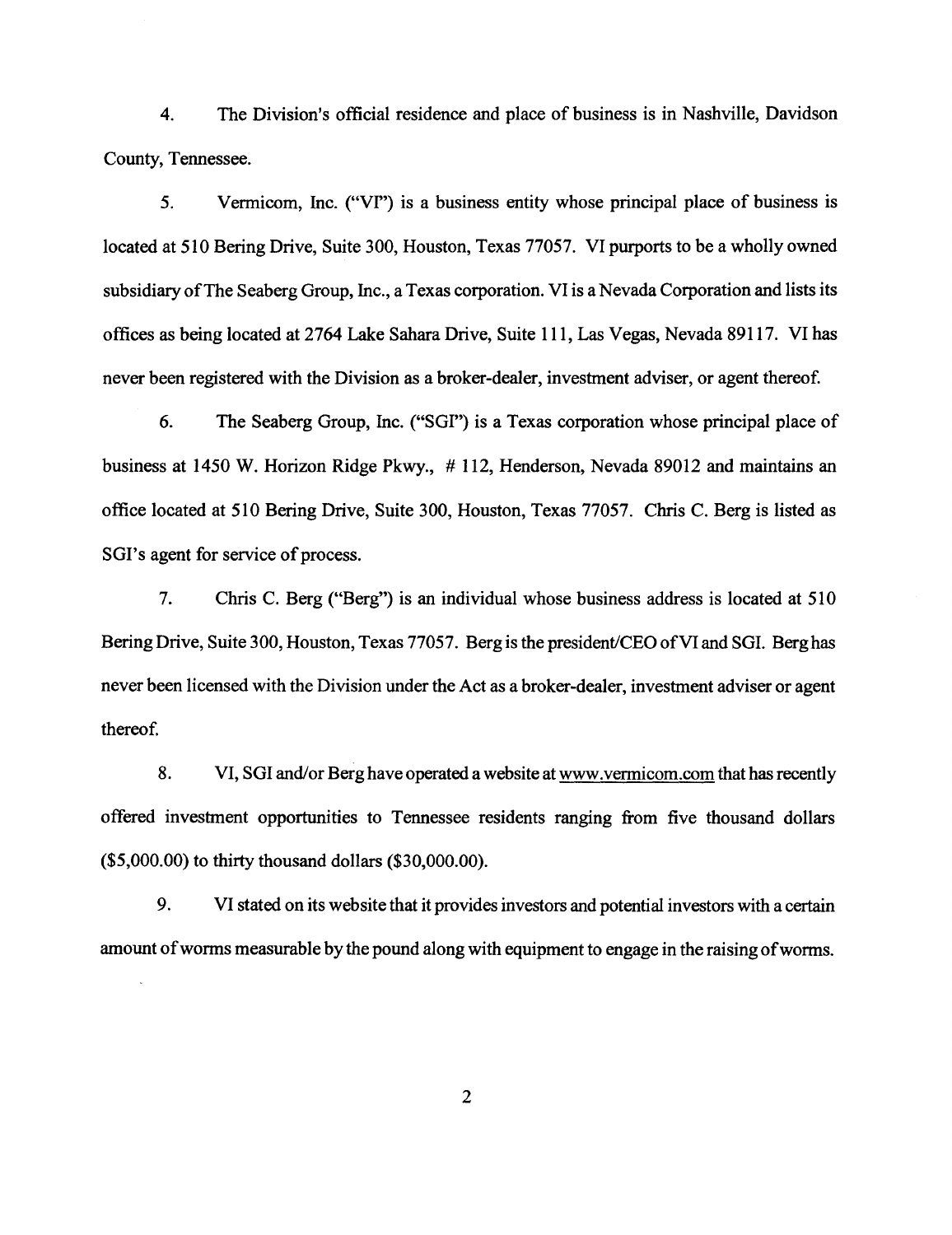10. VI represented to investors and potential investors *via* its website that the worms bred will reproduce and that at the end of three (3) months the initial amount of worms will have doubled and that the reproduction will double every two (2) months thereafter until the end of eleven (11) months.

11. VI represented on its website to investors and potential investors that in month twelve  $(12)$ , the worms will be harvested and VI will purchase one-sixth  $(1/6)$  of the total amount of worms measurable by the pound at the contract price of the agreement. VI represents that the worm harvests will provide a monthly income throughout the contract period.

12. The total returns promised to investors and potential investors for the contracts sold by VI ranged from thirty-eight thousand four hundred dollars (\$38,400.00) in returns for a five thousand dollar (\$5,000.00) investment with VI to seven hundred sixty-eight thousand dollars (\$768,000.00) in returns for a thirty thousand dollar (\$30,000.00) investment with VI.

13. VI's website did not make any disclosures about any possible risks or difficulties associated with its investments other than a generic warning that any business opportunity involves risk. Investors and potential investors are informed by VI on its website that they do not need any knowledge or experience in ''vermiculture," but only need a desire to succeed and profit. VI, on its website, followed these representations with the following statement: "WE WILL NOT LET YOU FAIL!"

14. In the contracts offered by VI, VI agrees to buy back a guaranteed number of pounds of worms each month during the contract period. VI represented on its website that VI has realized an incredible opportunity to develop a yet untapped industry: "vermiculture" and "vermicomposting."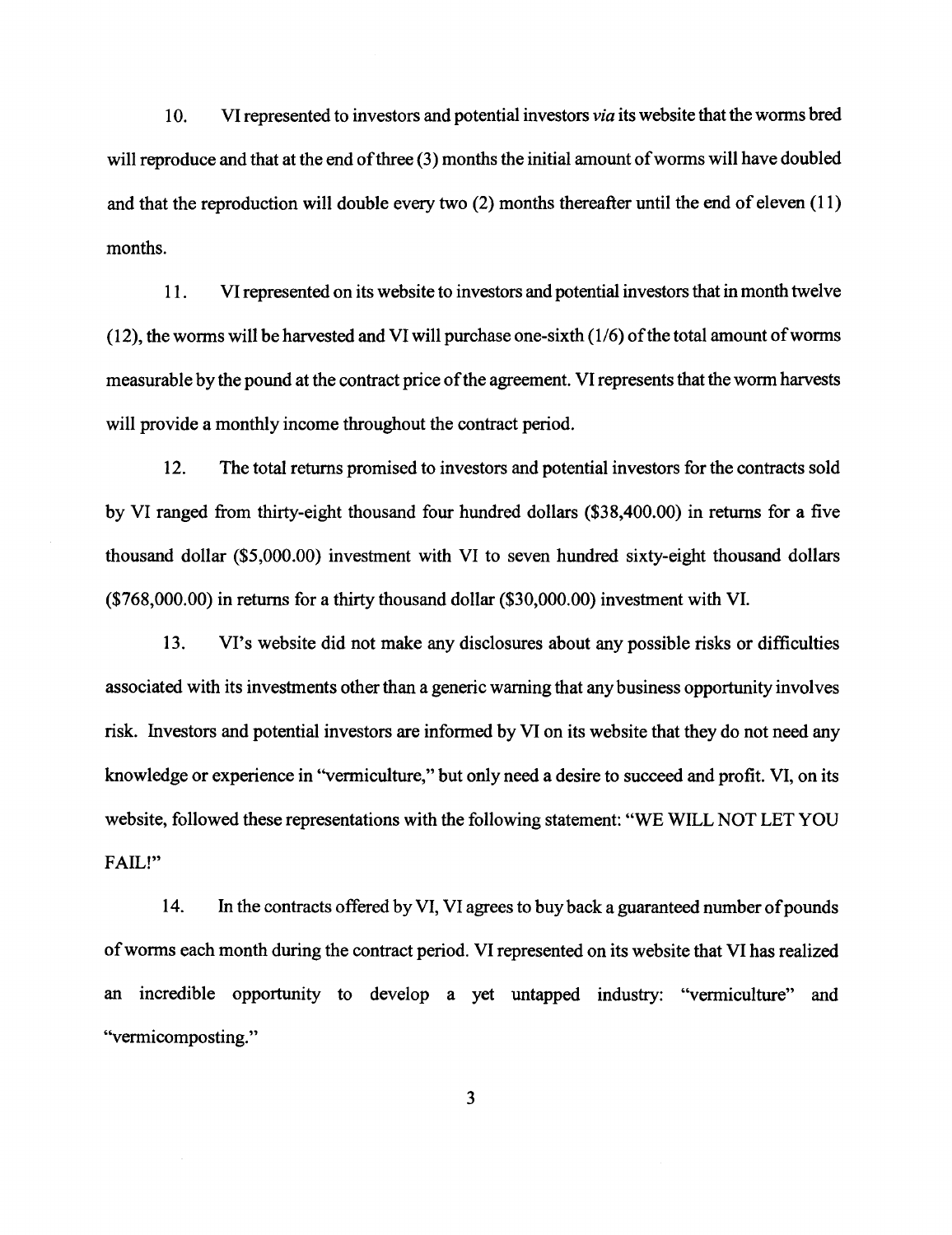15. VI represented on its website that there is great demand for its services and products and that this demand presents a great opportunity for a new worm "breeder" to become part of its growing organization.

16. VI represented on its website that it needs to maintain a supply line of redworms for ''vermicomposting" as well as for byproducts, such as "vermicompost," "castings" and "worm tea" for sale to local, regional and national distributors and end users.

17. Recently, VI changed its website which omits much of the information regarding investments with VI but still solicits investments in "breeder contracts" with VI. VI states on its current website that "[w]e have offered 22 - 25 Breeder Contracts, of which 16 Breeder Opportunities have already been filled" and that it is seeking "Farmers and Ranchers in and around the Ohio Valley and Tennessee River Valley."

18. On its current website, VI states that investors in its "breeder opportunities" will be "compensated not only for the worms you produce, but also by the bedding material (byproducts) that the worms generate."

### **CONCLUSIONS OF LAW**

19. Tenn. Code Ann.§ 48-2-104 provides that:

(a) It is unlawful for any person to sell any security in this state unless:

- (1) It is registered under this part;
- (2) The security or transaction is exempted under  $\S$  48-2-103; or
- (3) The security is a covered security.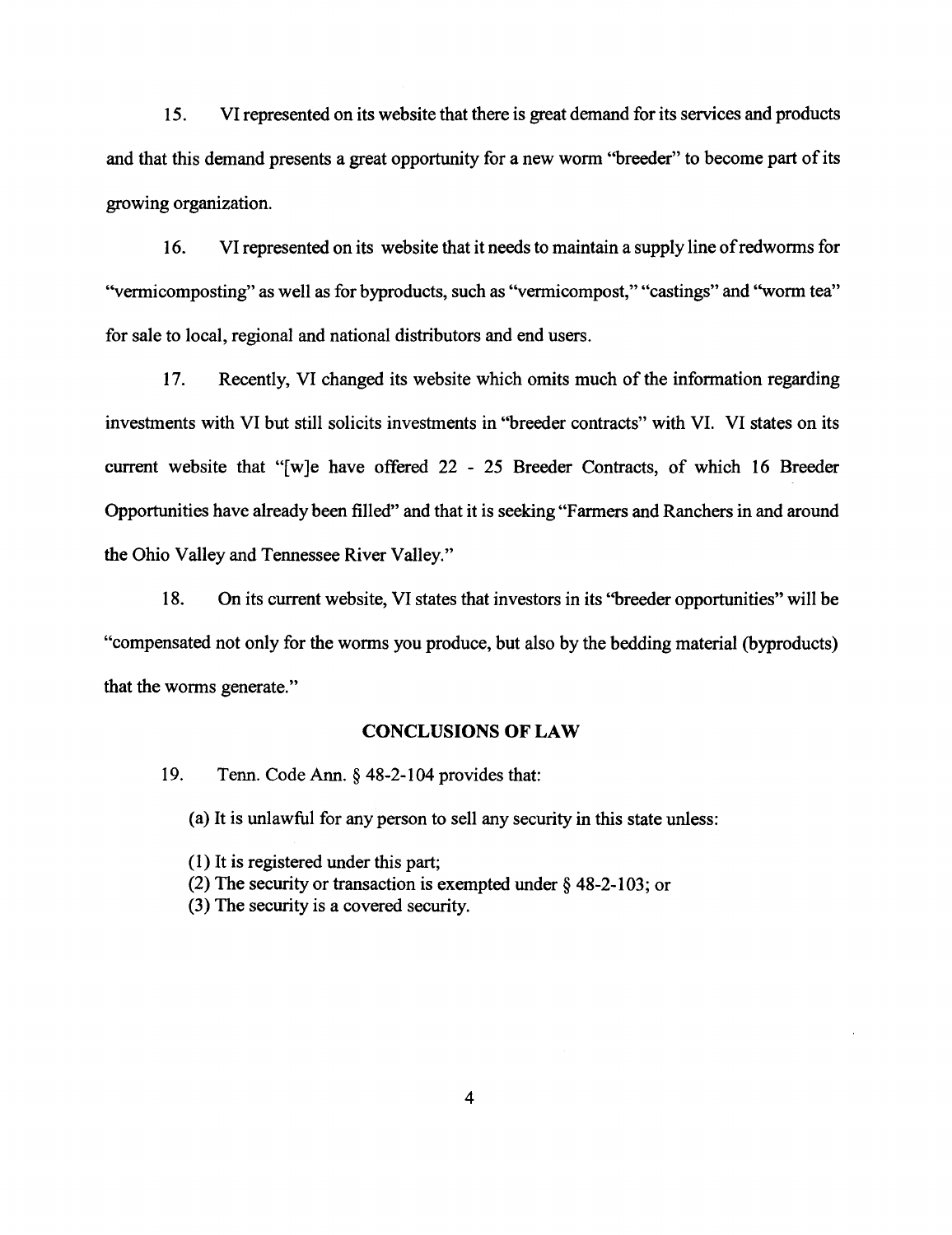20. Tenn. Code Ann.§ 48-2-102(16) provides that:

"Security" means any note, stock, treasury stock, bond, debenture, evidence of indebtedness, a life settlement contract, as defined in § 56-50-102, or any fractional or pooled interest in a life insurance policy or life settlement contract, certificate of interest or participation in any profit-sharing agreement, collateral-trust certificate, preorganization certificate or subscription, transferable share, *investment contract,* voting-trust certificate, certificate of deposit for a security, certificate of interest or participation in an oil, gas, or mining title or lease or in payments out of production under such a title or lease; or, in general, any interest or instrument commonly known as a "security," or any certificate of interest or participation in, temporary or interim certificate for, receipt for, guarantee of, or warrant or right to subscribe to or purchase, any of the foregoing ... (emphasis added).

21. In *King v. Pope,* 91 S.W.3d 314, 321 (Tenn. 2002}, the Tennessee Supreme Court

held that an investment contract must satisfy the following four elements:

(1) An offeree furnishes initial value to an offeror, and (2) a portion of this initial value is subjected to the risks of the enterprise, and (3) the furnishing of the initial value is induced by the offeror's promises or representations which give rise to a reasonable understanding that a valuable benefit of some kind, over and above the initial value, will accrue to the offeree as a result of the operation of the enterprise, and  $(4)$  the offeree does not receive the right to exercise practical and actual control over the managerial decisions of the enterprise.

22. The facts presented by the Division in this matter demonstrate that: ( 1) the contracts offered and/or sold in Tennessee by the Respondents meet the definition of investment contracts as defined in *King*, 91 S.W.3d at 321, and are therefore securities under the Act, pursuant to Tenn. Code Ann. § 48-2-102(16); (2) that the Respondents have offered and/or sold securities in Tennessee without first having registered such securities with the Division, as required by the Act; (3) that such securities are not subject to any exemptions under the Act; and (4) that such securities are not "covered" securities, as defined under the Act.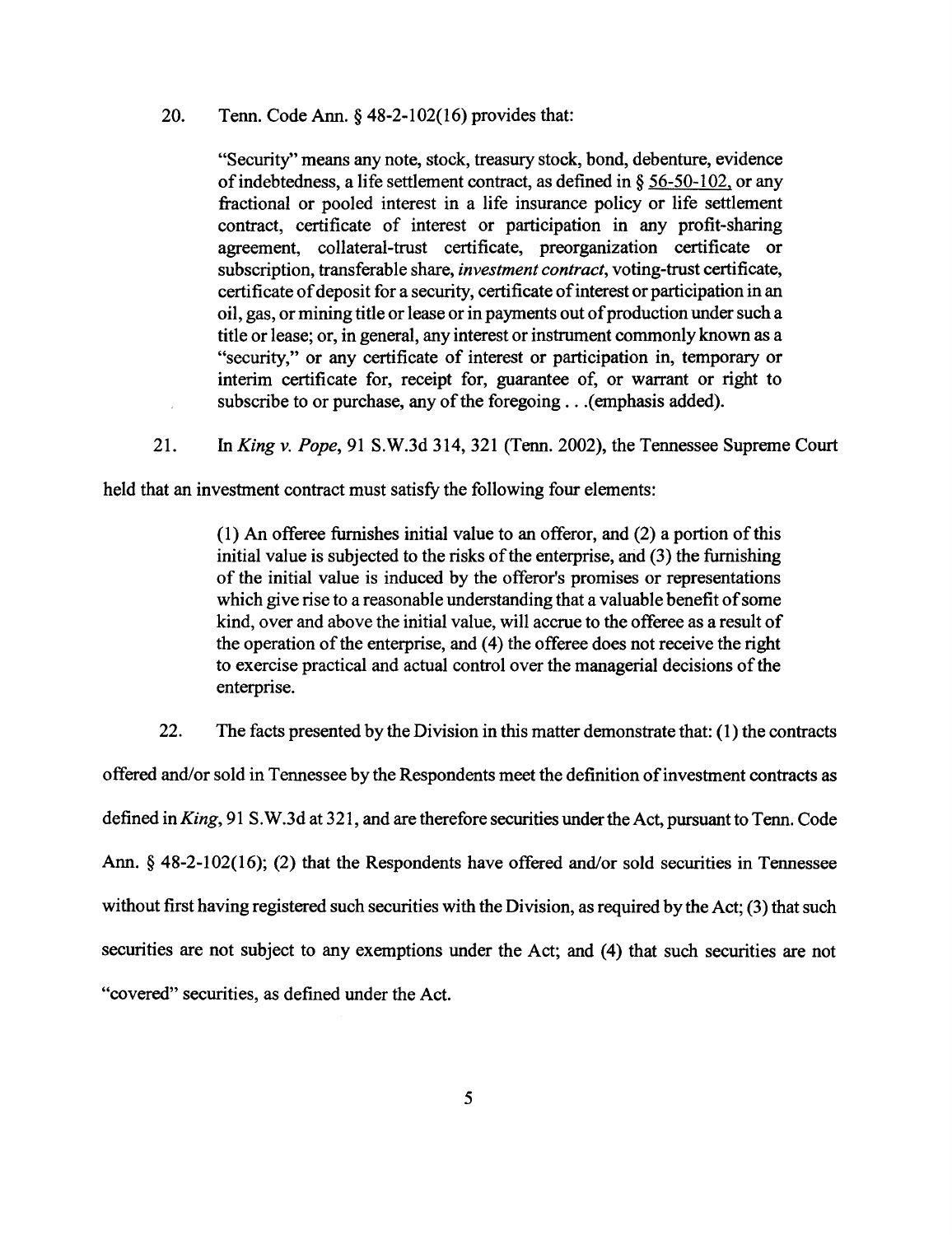23. Tenn. Code Ann.§ 48-2-102(3) defines a "broker-dealer" as any person engaged in the business of effecting transactions in securities for the account of others, or any person engaged in the business ofbuying or selling securities issued by one (1) or more other persons for such person's own account and as part of a regular business rather than in connection with such person's investment activities.

24. Tenn. Code Ann. § 48-2-1 02(2) defines an "agent" as any individual, other than a broker-dealer, who represents a broker-dealer in effecting or attempting to effect purchases or sales of securities from, in or into this state.

25. Tenn. Code Ann. § 48-2-109(a) provides, in pertinent part, that:

(a) It is unlawful for any person to transact business from or in this state as a broker-dealer or agent unless such person is registered as a broker-dealer or agent under this part.

26. Tenn. Code Ann.  $\S$  48-2-121(a) provides that it is unlawful for any person, in connection with the offer, sale or purchase of any security in this state, directly or indirectly, to employ any device, scheme, or artifice to defraud, make any untrue statement of a material fact or omit to state a material fact necessary in order to make the statements made, in light of the circumstances under which they are made, not misleading, or engage in any act, practice or course of business which operates or would operate as a fraud or deceit upon any person.

27. Based upon the Findings of Fact, the Respondents have violated, are violating and/or will violate Tenn. Code Ann. § 48-2-104(a) by selling unregistered securities in Tennessee which are not subject to an exemption and which are not covered securities, as defined in the Act.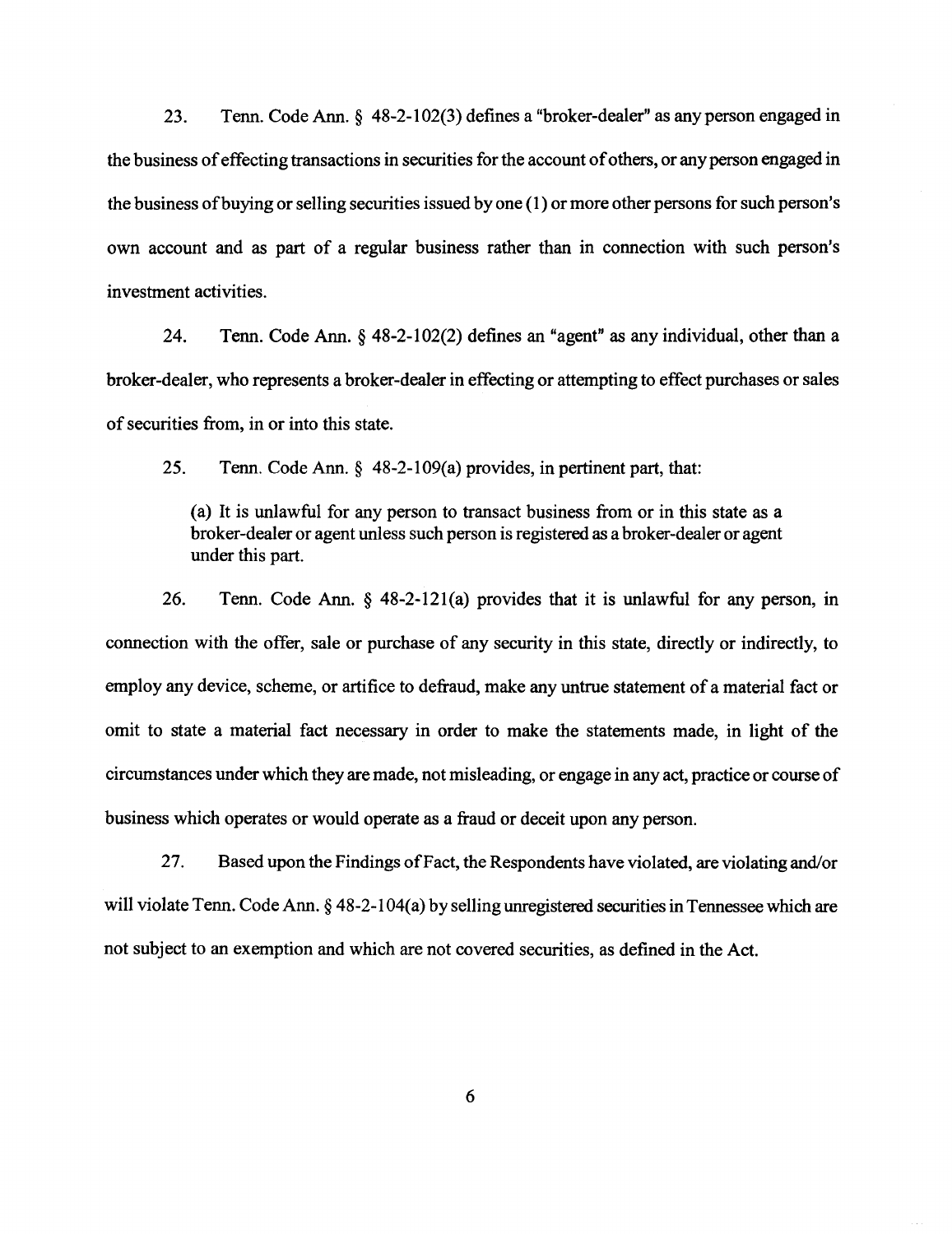28. Based upon the Findings of Fact, the Respondents have violated, are violating and/or will violate Tenn. Code Ann. § 48-2-109(a) by acting as an unregistered broker-dealer and/or investment adviser and/or agent thereof in Tennessee.

29. Based upon the Findings of Fact, the Respondents have violated, are violating and/or will violate Tenn. Code Ann. § 48-2-121(a) by making material misrepresentations and omissions of facts in connection with the offer and sale of securities in Tennessee.

30. Tenn. Code Ann. § 48-2-116 provides that the Commissioner may make, promulgate, amend, and rescind such Orders as are necessary to carry out the provisions of the Act, and that such Order is in the public interest, necessary for the protection of investors, and consistent with the purposes fairly intended by the policy and provisions of the Act.

31. Tenn. Code Ann. § 48-2-116(e)(2) provides that no Order may be entered without (1) prior notice to affected parties unless the Commissioner determines that prior notice would not be in the public interest and would be detrimental to the protection of investors, (2) an opportunity for a hearing before the Commissioner, and (3) written Findings of Fact and Conclusions of Law.

32. Based upon the Findings ofF act and Conclusions of Law described herein, it would not be in the public interest and would be detrimental to the protection of investors if prior notice of this Order were given to the affected parties.

**NOW, THEREFORE,** in consideration of the foregoing, it is **ORDERED** that:

1. The Respondents shall comply with all provisions of the Act.

2. The Respondents shall cease and desist in further conduct as a broker-dealer, investment adviser or agent thereof from, in, or into the State of Tennessee until such time as they are effectively registered with the Division to engage in such activity.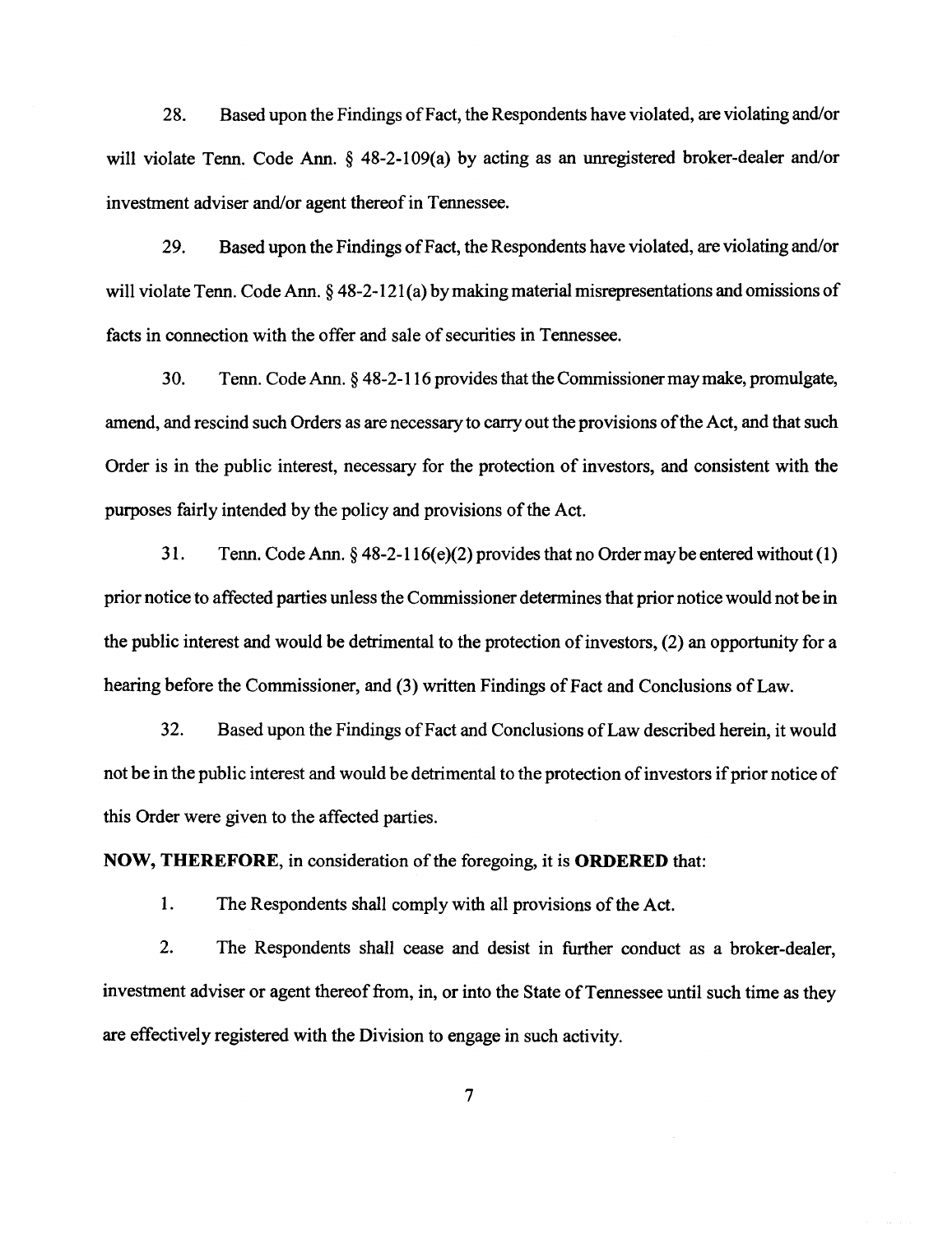3. The Respondents shall cease and desist in further offerings and sales of securities from, in or into the State of Tennessee until such time as they have complied with all registration requirements under the Act and the rules and regulations promulgated thereunder.

4. The Respondents shall cease and desist further use of any device, scheme, or artifice to defraud, make any untrue statement of a material fact or omit to state a material fact necessary in order to make the statements made, in light of the circumstances under which they are made, not misleading, or engage in any act, practice or course ofbusiness which operates or would operate as a fraud or deceit upon any person in the offer and/or sale of a security from, in or into this State.

5. All persons in any way assisting, aiding, or helping any of the aforementioned Respondents in any of the aforementioned violations of the Act shall cease and desist from all such activities in violation of the Act.

This Order is not intended to prohibit any lawful conduct in which the Respondents might be engaged.

Entry of this Order shall not in any way restrict the Tennessee Securities Division or the Commissioner of Commerce and Insurance from taking further action with respect to these or other possible violations by the Respondents of the Act or any of the Rules promulgated thereunder.

*This Order shall become a Final Order thirty (30) days from the date of its entry, unless written notification requesting a hearing is made by the parties within the thirty (30) day period.*